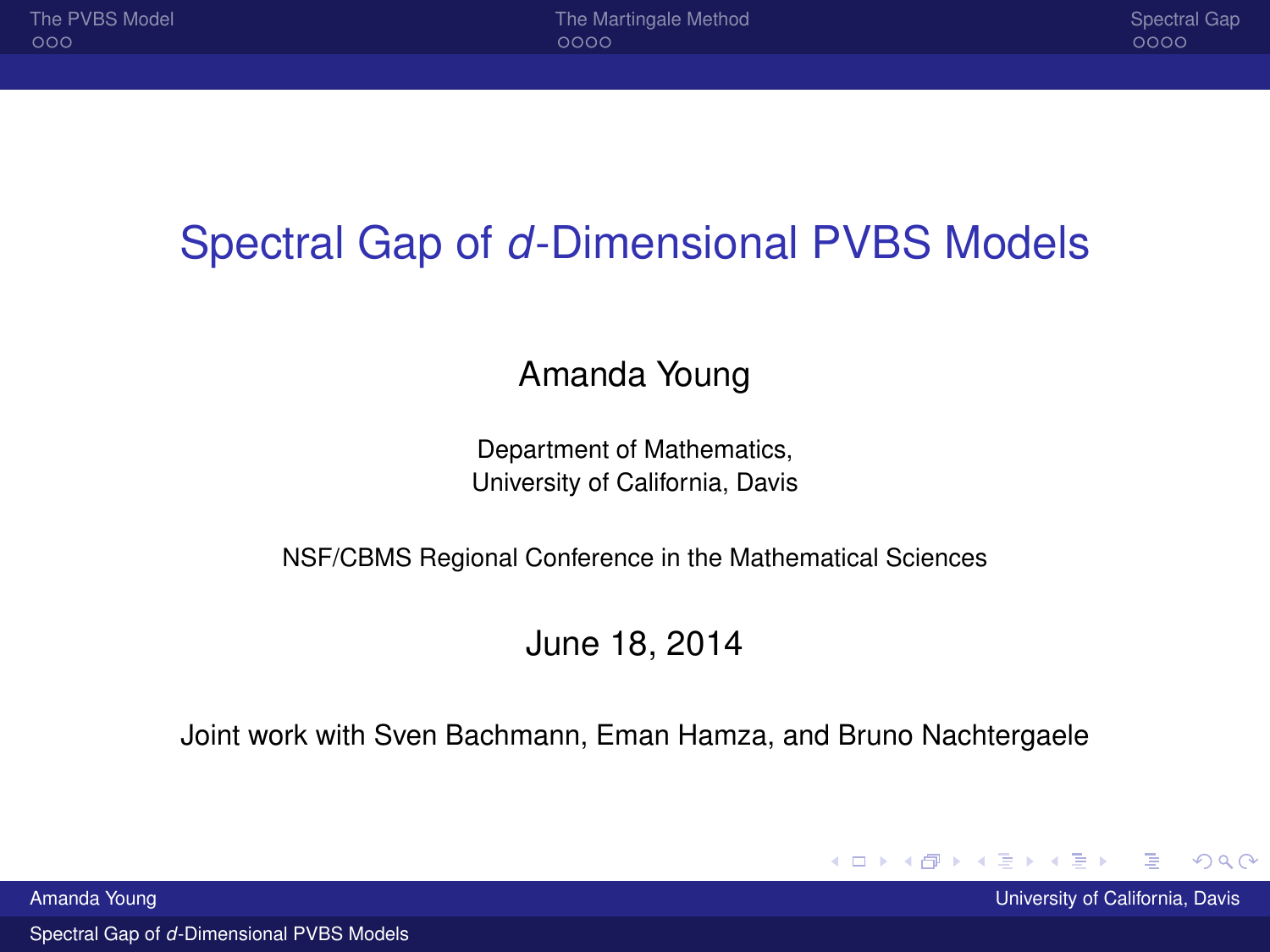# <span id="page-1-0"></span>Hilbert Space

Let  $\Lambda$  be a finite connected subset of  $\mathbb{Z}^d$ .



The one-site Hilbert space is give by  $\mathcal{H}_{\mathbf{x}}=\mathbb{C}^2.$  The Hilbert space for the whole system is given by

$$
\mathcal{H}_\Lambda=\bigotimes_{\mathbf{x}\in\Lambda}\mathcal{H}_\mathbf{x}
$$

**K ロ ▶ K 伊 ▶ K** 

Amanda Young University of California, Davis California, Davis California, Davis California, Davis California, Davis

 $2Q$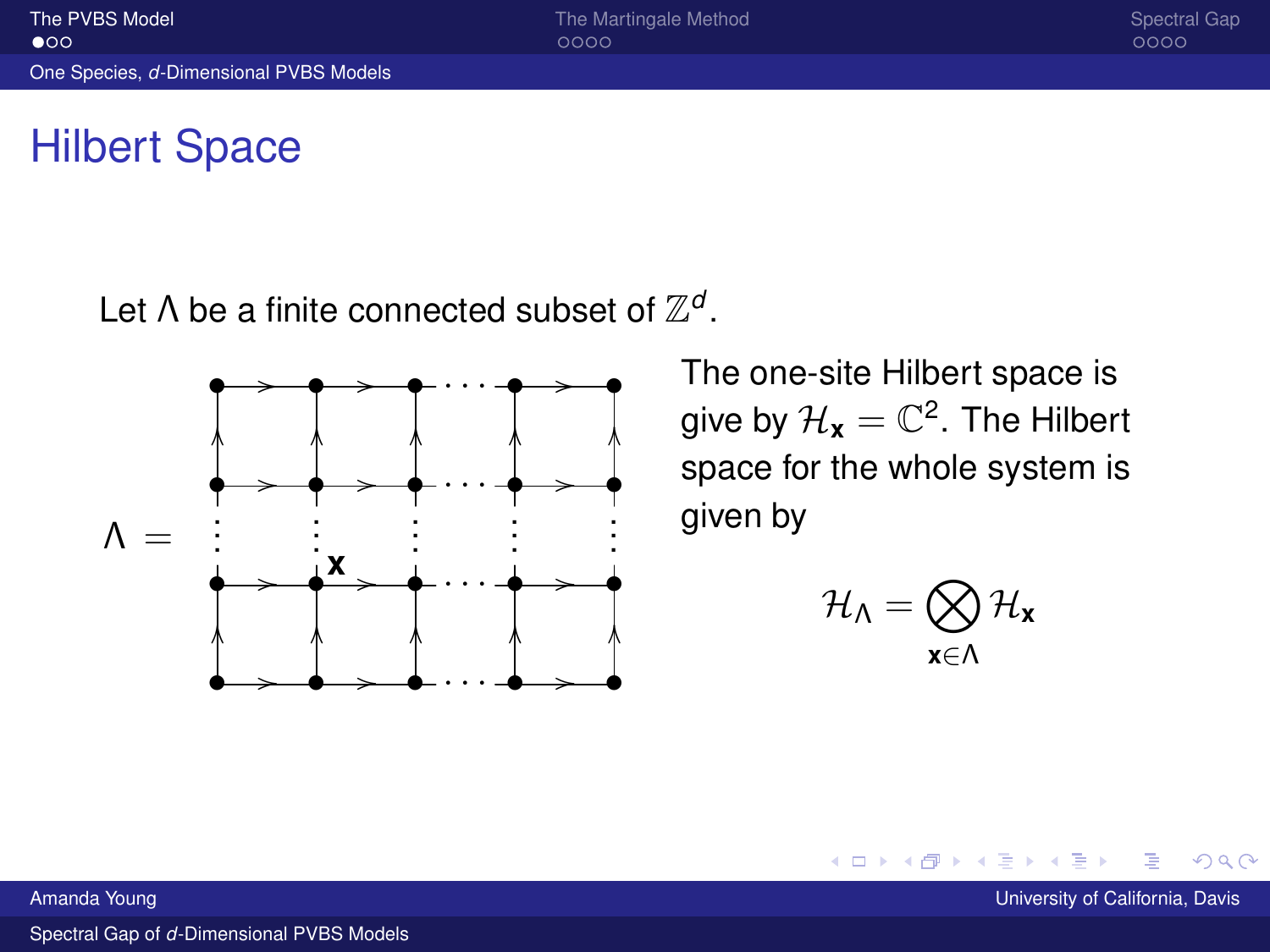# <span id="page-2-0"></span>PVBS Hamiltonian

For each dimension  $k = 1, \ldots, d$ , we assign a parameter  $\lambda_k > 0$ ,  $\lambda_k \neq 1$ .

$$
H_{\Lambda} = \sum_{k=1}^{d} \sum_{\mathbf{x}, \mathbf{x} + \mathbf{e}_k \in \Lambda} h_{\mathbf{x}, \mathbf{x} + \mathbf{e}_k}
$$

$$
h_{\mathbf{x},\mathbf{x}+\mathbf{e}_k} = |1,1\rangle\langle1,1|+|\phi_k\rangle\langle\phi_k|, \quad \phi_k = \frac{1}{\sqrt{1+\lambda_k^2}}(|0,1\rangle-\lambda_k|1,0\rangle)
$$

Amanda Young University of California, Davis California, Davis California, Davis California, Davis California, Davis

 $2Q$ 

**K ロ ▶ K 御 ▶ K 唐 ▶ K 唐 ▶**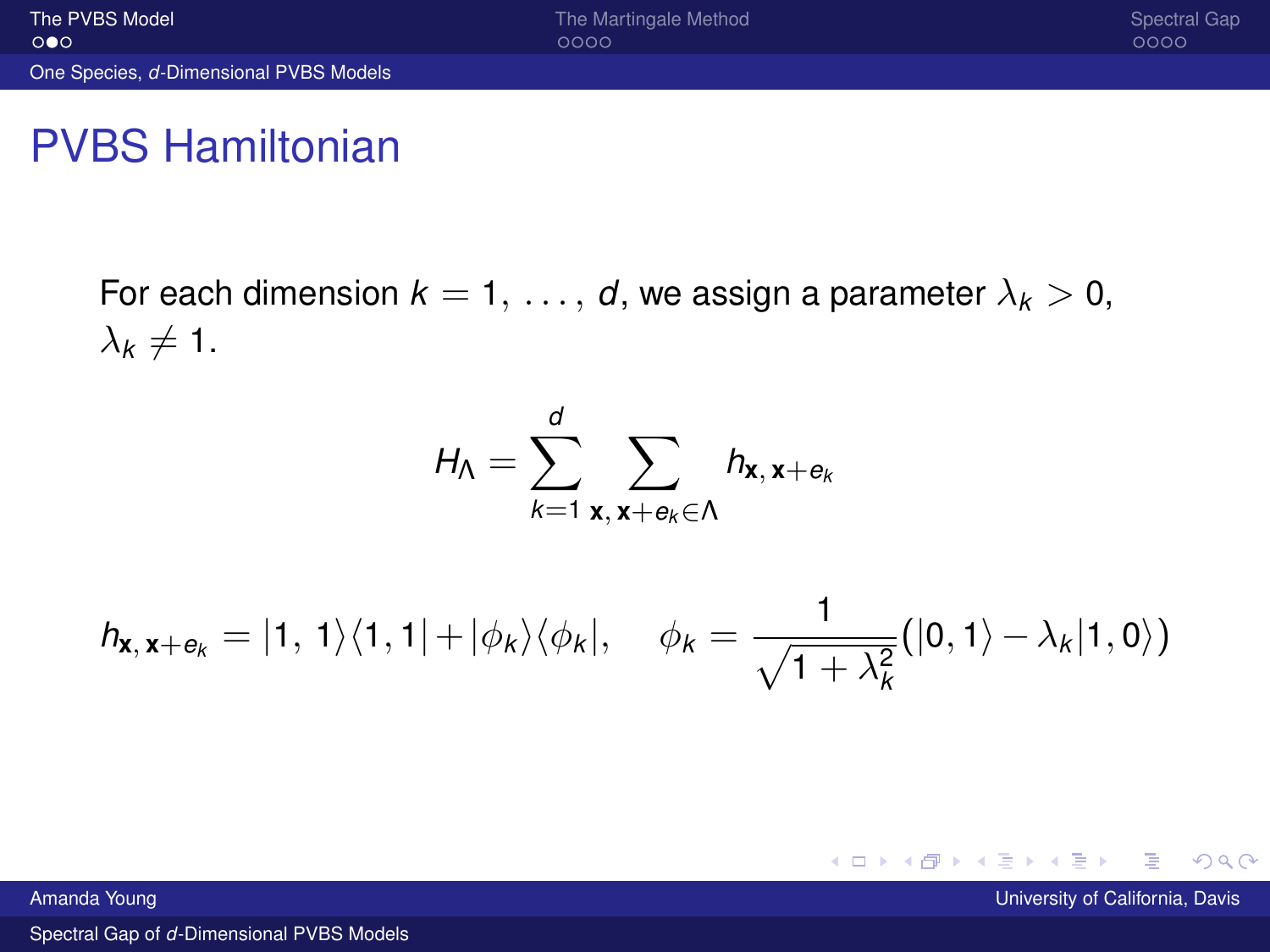$0000$ 

 $0000$ 

#### <span id="page-3-0"></span>Ground State Space

Let  $X\subseteq \Lambda$ . Then  $\mathcal{B}=\{\psi_X^\Lambda: X\subseteq \Lambda\}$  is an orthonormal basis for  $\mathcal{H}_\Lambda$  where

$$
\psi_{X}^{\Lambda}(\mathbf{x}) = \begin{cases} |1\rangle & \mathbf{x} \in X \\ |0\rangle & \mathbf{x} \notin X \end{cases}
$$

Let  $\lambda^{\mathbf{x}} = \prod_{k=1}^{d} \lambda_k^{x_k}$ . Then ground state space for the one-species *d*-dimensional PVBS Hamiltonian is given by

$$
\psi_0^{\Lambda} = \bigotimes_{\mathbf{x} \in \Lambda} |0\rangle, \qquad \psi_1^{\Lambda} = \frac{1}{\sqrt{C_{\Lambda}}} \sum_{\mathbf{x} \in \Lambda} \lambda^{\mathbf{x}} \psi_{\mathbf{x}}^{\Lambda} \tag{1}
$$

When  $\Lambda$  is the rectangular lattice with end points  $(0, 0, \ldots, 0)$  and  $(n_1, n_2, \ldots, n_d)$  then

$$
C_{\Lambda} = \prod_{k=1}^d c(\lambda_k, n_k) \quad \text{where} \quad c(\lambda_k, n_k) = \sum_{i=0}^{n_k} \lambda_k^{2i}.
$$

Amanda Young University of California, Davis

つひひ

メロトメ 倒 トメ ミトメ ミ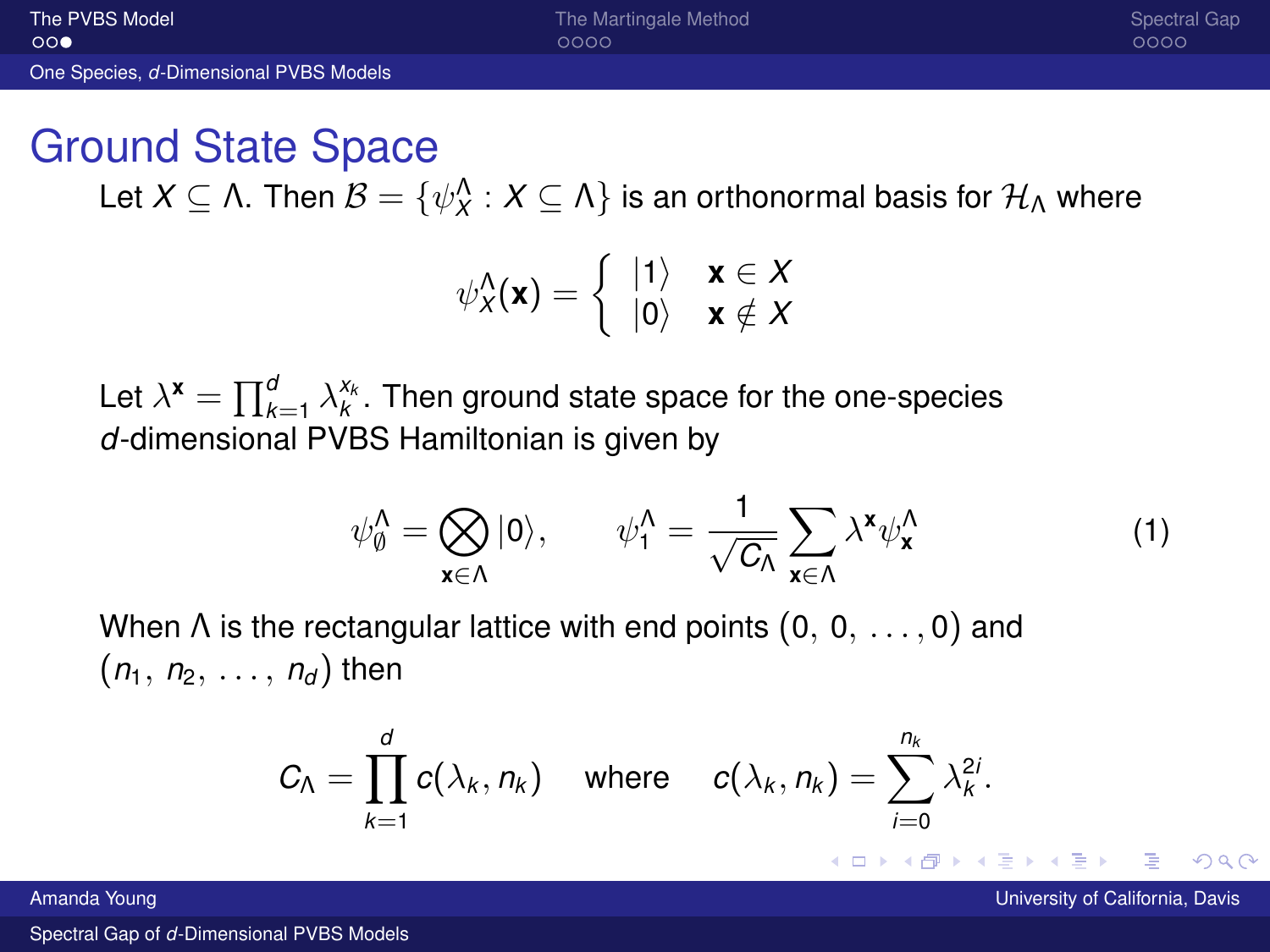$\Omega$ 

## <span id="page-4-0"></span>The Spectral Gap

#### **Definition**

Let  $\omega \in \mathcal{G}_{\Gamma}$  be an infinite volume ground state obtained as a weak-\* limit of finite volume ground states. Then the spectral gap of the GNS Hamiltonian *H*<sub>ω</sub> is

$$
\gamma_\omega=\sup\{\delta>0\,:\,{\sf spec}(H_\omega)\cap(0,\delta)=\emptyset\}
$$

if the RHS is well defined, or zero otherwise. We say that the spectrum is gapped if  $\gamma_\omega > 0$ .

イロト イ母 トイヨ トイヨ

Amanda Young University of California, Davis University of California, Davis University of California, Davis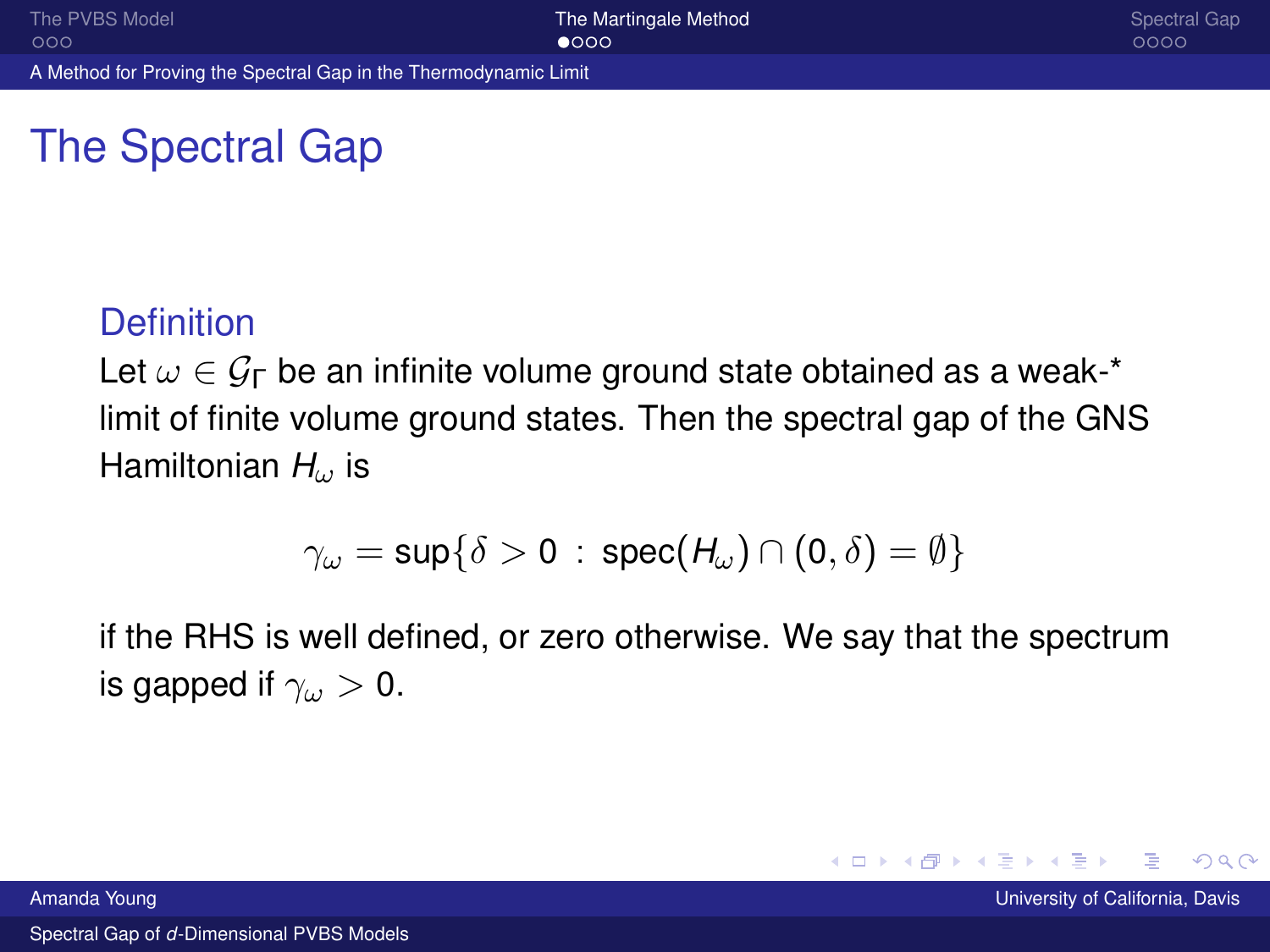## <span id="page-5-0"></span>Lower Bound for the Spectral Gap

To prove the existence of a spectral gap in the thermodynamic limit, we appeal to the following theorem.

Theorem (Spectral Gap Estimate)

*Let H<sub>ω0</sub> be the GNS Hamiltonian of the ground state*  $\omega_0 \in \mathcal{G}_{\mathbb{Z}^d}$ , and let  $\gamma_{\mathbb{Z}^d}$  be the spectral gap of  $H_{\omega_0}.$  Then

 $\gamma_{\mathbb{Z}^d}\geq \liminf_{n\geq 1}\lambda_1(n)$ 

*where*  $\lambda_1(n)$  *is the smallest nonzero eigenvalue of the frustration-free Hamiltonians H*Λ*<sup>n</sup> , where* Λ*<sup>n</sup> is an increasing and absorbing sequence of lattices*  $\Lambda_n \nearrow \mathbb{Z}^d$ .

 $\Omega$ 

イロト (個) イミトイモ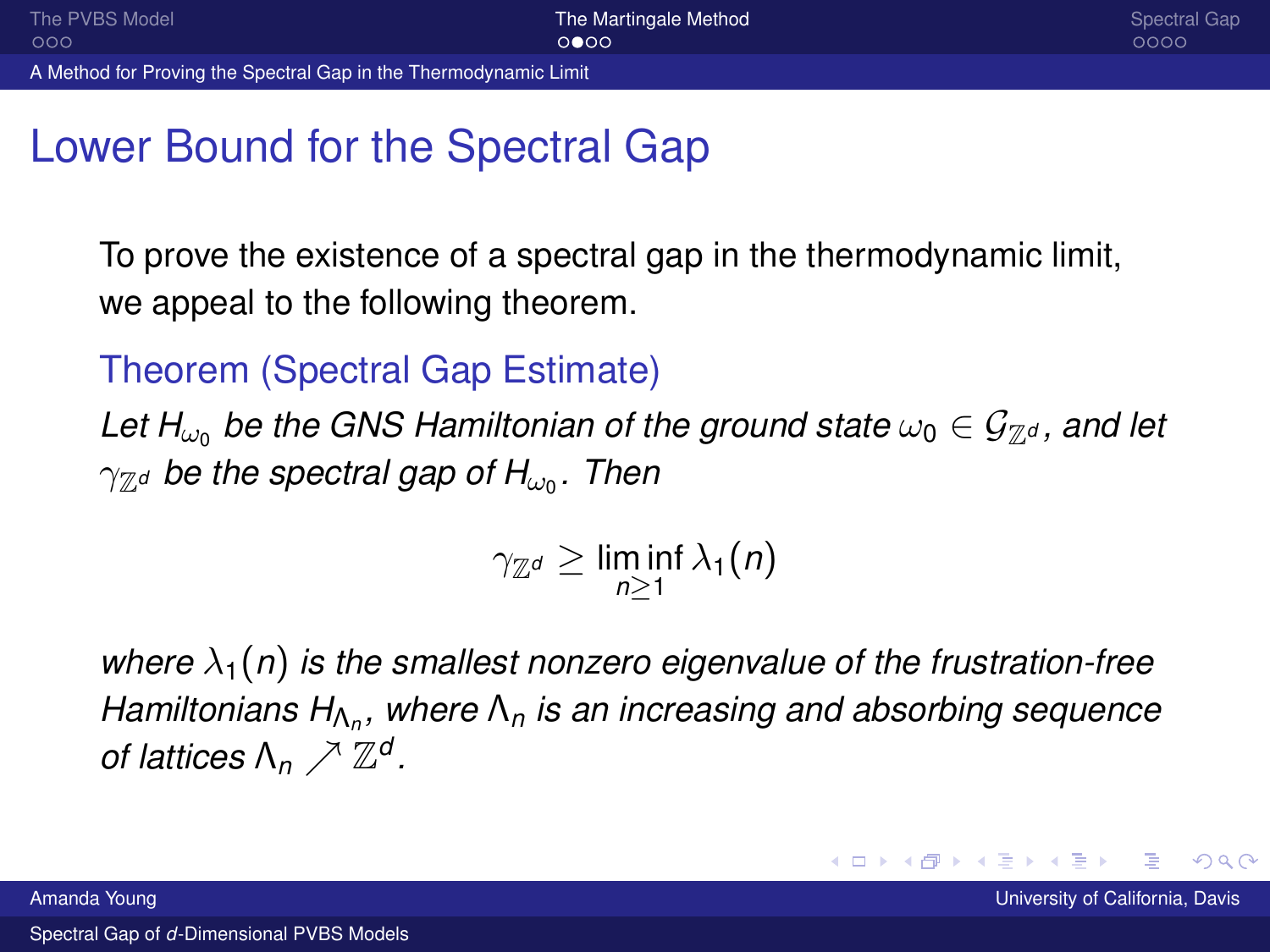<span id="page-6-0"></span>[The PVBS Model](#page-1-0) **[The Martingale Method](#page-4-0)** The Martingale Method [Spectral Gap](#page-8-0)  $000$  $0000$ [A Method for Proving the Spectral Gap in the Thermodynamic Limit](#page-6-0)

# Conditions for the Martingale Method

The following conditions must hold for one and the same integer value  $\ell > 0$ .

(1) There exists a constant  $d_{\ell}$  for which the local Hamiltonians satisfy

$$
0\leq \sum_{n=\ell}^N H_{\Lambda_n\setminus\Lambda_{n-\ell}}\leq d_\ell H_{\Lambda_N}.
$$

(2) The local Hamiltonians  $H_{\Lambda_n}$  have a non-trivial kernel  $\mathcal{G}_{\Lambda_n}\subseteq \mathcal{H}_{\Lambda_n}.$ Furthermore, there is a nonvanishing spectral gap  $\gamma_{\ell} > 0$  such that:

$$
H_{\Lambda_n\setminus\Lambda_{n-\ell}}\geq \gamma_\ell(\mathbb{I}-G_{\Lambda_n\setminus\Lambda_{n-\ell}})
$$

for all  $n\geq n_\ell$  where  $G_{\!{\Lambda_n}}$  is the orthogonal projection onto  $\mathcal{G}_{\Lambda_n}.$ 

(3) There exists a constant  $\epsilon_\ell < \frac{1}{\sqrt{\ell+1}}$  and some  $n_\ell$  such that for all  $n \geq n_\ell,$ 

$$
\|G_{\Lambda_{n+1}\setminus\Lambda_{n-\ell}}E_n\|\leq\epsilon_\ell
$$

 $\mathsf{where} \ \mathsf{E}_n = \mathsf{G}_{\mathsf{\Lambda}_n} - \mathsf{G}_{\mathsf{\Lambda}_{n+1}}.$ 

Spectral Gap of *d*[-Dimensional PVBS Models](#page-0-0)

**Amanda Young University of California, Davis California, Davis California, Davis California, Davis California, Davis** 

 $QQ$ 

 $4$  D  $\rightarrow$   $4$   $\overline{\theta}$   $\rightarrow$   $4$   $\overline{\theta}$   $\rightarrow$   $4$   $\overline{\theta}$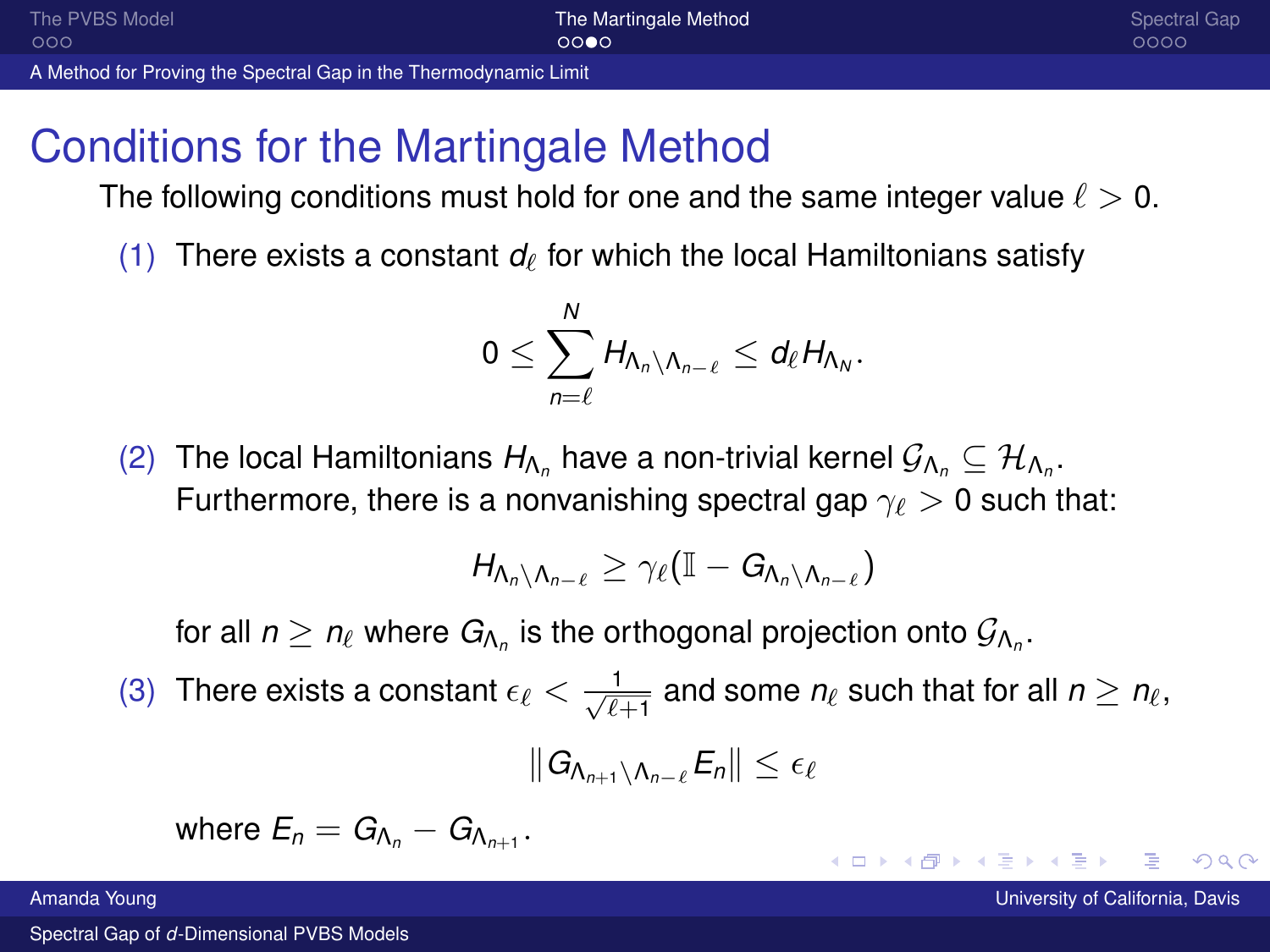<span id="page-7-0"></span>[A Method for Proving the Spectral Gap in the Thermodynamic Limit](#page-7-0)

## The Martingale Method

#### Theorem

Assume that conditions  $(1)-(3)$  are satisfied for the same integer  $\ell$ . *Then for any N and any*  $\psi \in \mathcal{H}_{\Lambda_N}$  *such that*  $G_{\Lambda_N}\psi = 0$ *, one has* 

$$
\langle \psi, H_{\Lambda_N} \psi \rangle \geq \frac{\gamma_{\ell+1}}{d_{\ell+1}} (1 - \epsilon_{\ell} \sqrt{\ell+1})^2 \|\psi\|^2 \qquad \qquad (2)
$$

Amanda Young University of California, Davis

 $2Q$ 

**K ロ ト K 伊 ト K ヨ ト**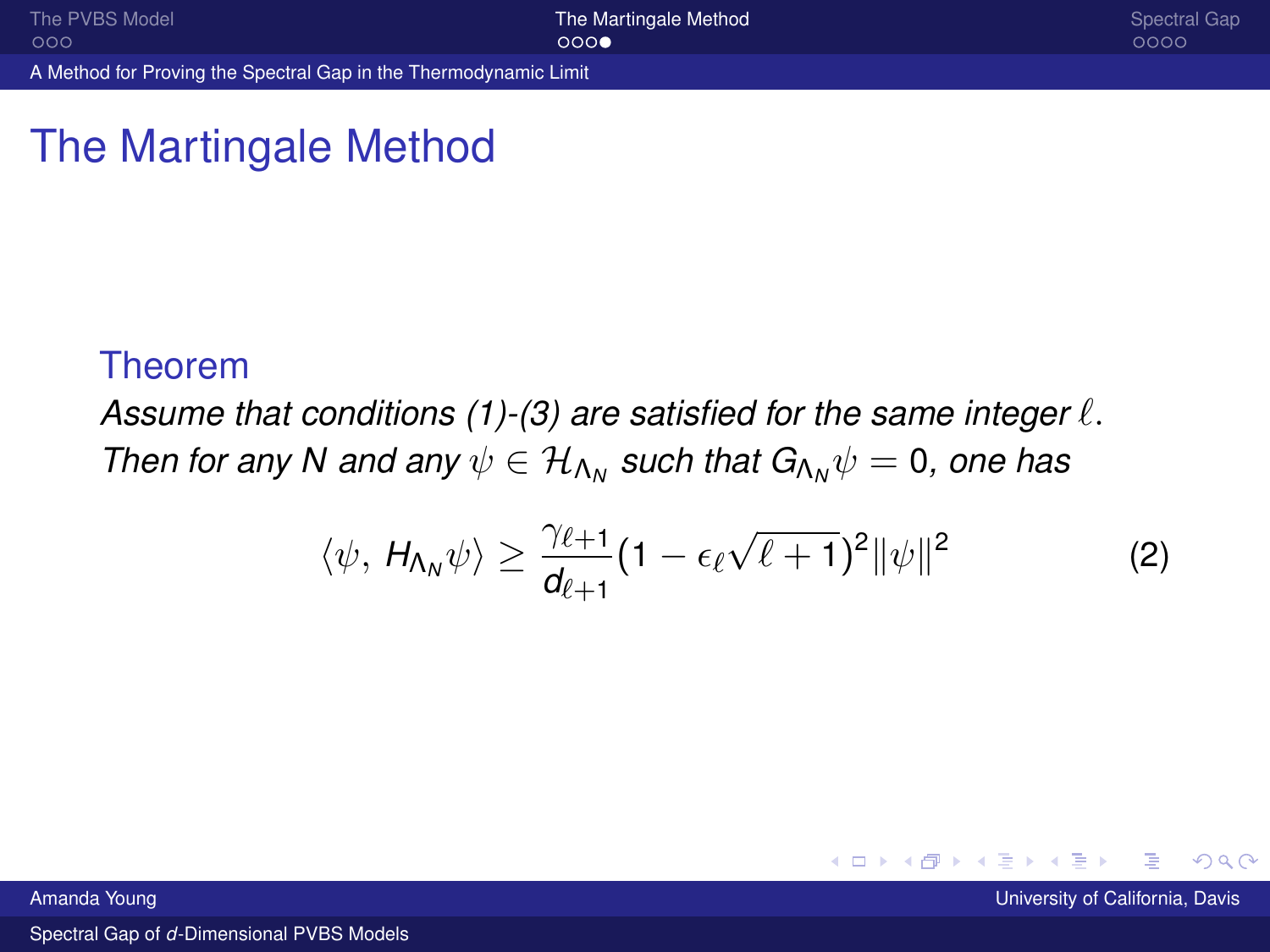<span id="page-8-0"></span>[The PVBS Model](#page-1-0) **[The Martingale Method](#page-4-0)** The Martingale Method [Spectral Gap](#page-8-0) Spectral Gap  $000C$ 

# Sequence of Increasing Lattices

We first pick a sequence of finite volumes increasing to  $\mathbb{Z}^d$  to apply the spectral gap estimate theorem. We choose the sequence of hypercubic lattices

$$
\Lambda_N=[0,N]^d\cap\mathbb{Z}^d.
$$

For each term Λ*<sup>N</sup>* of the sequence, we pick a finite sequence of lattices  $\tilde{\Lambda}_m \nearrow \Lambda_N$  to apply the martingale method. For this we choose

$$
\tilde{\Lambda}_m = ([0, N]^{d-1} \times [0, m]) \cap \mathbb{Z}^d,
$$

 $m = 1, 2, \ldots, N$ . The goal is to use the martingale method to obtain a *uniform* lower bound for the spectral gaps

$$
\gamma(\Lambda_N)=\min\{\lambda\in\mathrm{spec}(H_{\Lambda_N})\,:\,\lambda>0\}.
$$

つひひ

 $4$  ロ }  $4$   $dP$  }  $4$   $\geq$  }  $4$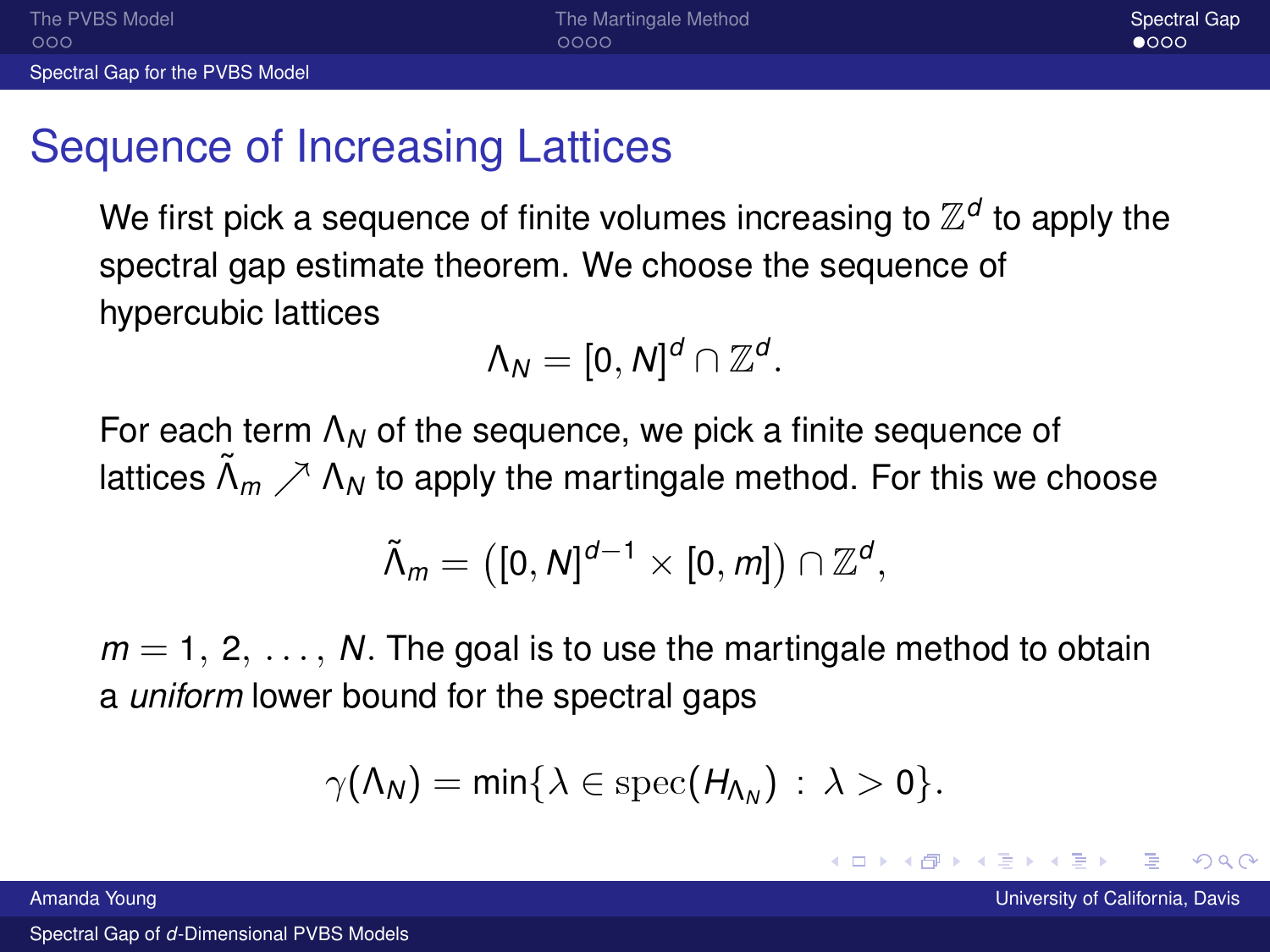#### <span id="page-9-0"></span>Lower Bound Estimate for PVBS

#### Theorem (Bounds for the Spectral Gap)

For the PVBS model defined on  $\mathbb{Z}^d$  with a single species of particle, the  $s$ pectrum in the thermodynamic limit to  $\mathbb{Z}^d$  is gapped if and only if  $\lambda_k \neq 1$  for *all*  $k = 1, \ldots, d$ . Futhermore, the spectral gap, denoted  $\gamma_{\mathbb{Z}^d}$ , is bounded by

$$
\frac{\gamma(B_d)}{2^d}\prod_{k=1}^d(1-\epsilon(\lambda_k)\sqrt{2})^2\leq \gamma_{\mathbb{Z}^d}\leq \min\left\{\frac{(1-\lambda_k)^2}{1+\lambda_k^2}\,:\,k=1,\ldots,\,d\right\}\,\,(3)
$$

*where*

$$
\epsilon(\lambda_k) = \begin{cases} \frac{\lambda_k}{\sqrt{1 + \lambda_k^2}} & \lambda_k < 1\\ \frac{1}{\sqrt{1 + \lambda_k^2}} & \lambda_k > 1 \end{cases} \tag{4}
$$

*and B<sup>d</sup> is the d-dimensional unit hypercube.*

つひひ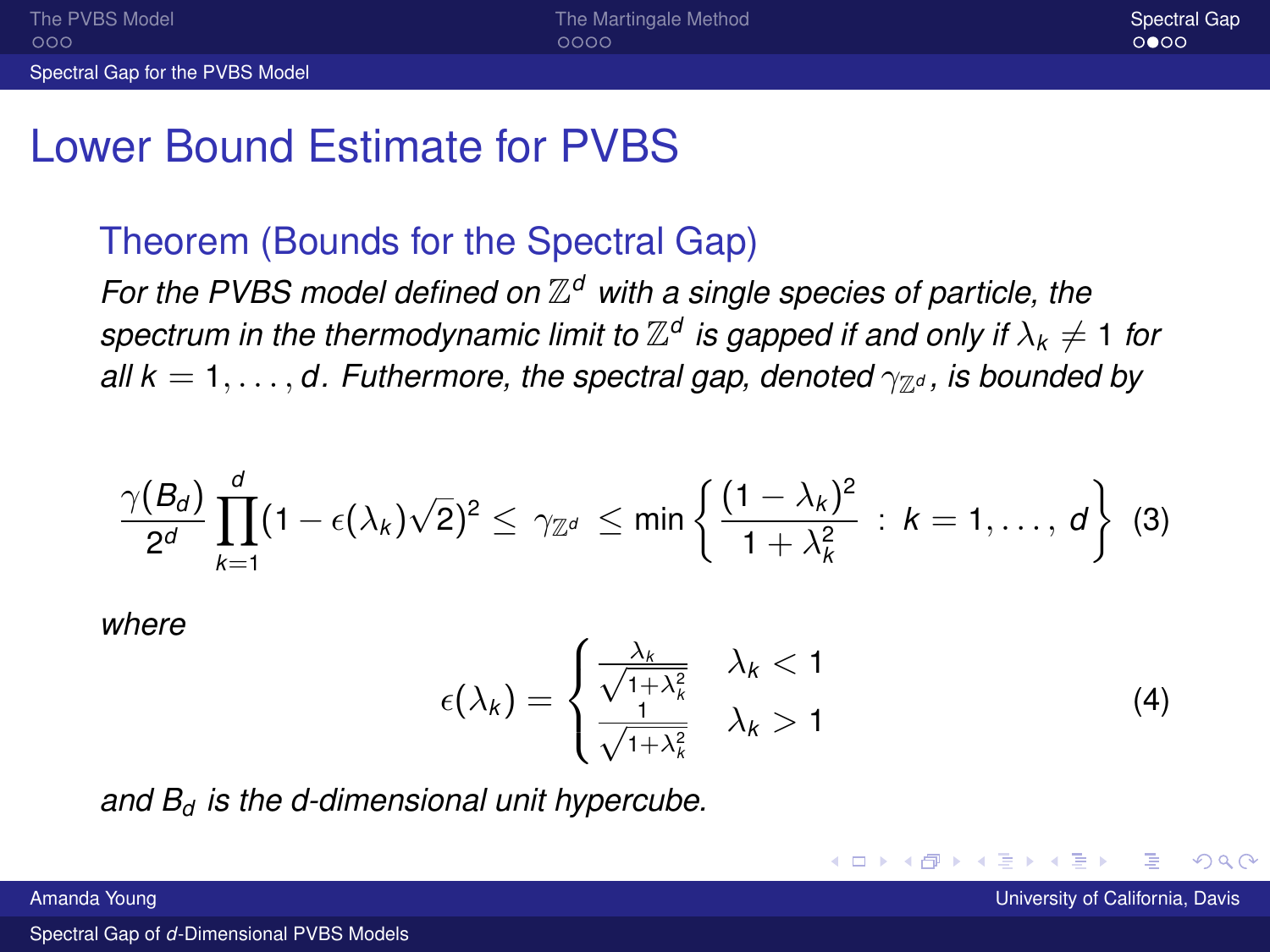<span id="page-10-0"></span>

| The PVBS Model                  | The Martingale Method | Spectral Gap |
|---------------------------------|-----------------------|--------------|
| 000                             | 0000                  | 0000         |
| Spectral Gap for the PVBS Model |                       |              |

#### Sketch of Proof:

Using the rectangular sequence  $\tilde{\Lambda}_n\nearrow\Lambda_N,$  and  $\ell=$  1, we show that

$$
||G_{\tilde{\Lambda}_{n+1}\setminus\tilde{\Lambda}_{n-1}}E_n||=\sup_{\psi\in\mathcal{G}_{\tilde{\Lambda}_n}\cap\mathcal{G}_{\tilde{\Lambda}_{n+1}^{\perp}}}\frac{||G_{\tilde{\Lambda}_{n+1}\setminus\tilde{\Lambda}_{n-1}}\psi||}{||\psi||}\leq\epsilon(\lambda_d)
$$

where

$$
\epsilon(\lambda_d) = \begin{cases} \frac{\lambda_d}{\sqrt{1+\lambda_d^2}} & \lambda_d < 1\\ \frac{1}{\sqrt{1+\lambda_d^2}} & \lambda_d > 1 \end{cases}
$$

This satisfies  $\epsilon(\lambda_d)<\frac{1}{\sqrt{2}}$  $_{\overline{2}}$ . So by the martingale method,

$$
\gamma(\Lambda_N)\geq \frac{\gamma(\Lambda_N^{(1)})}{2}(1-\epsilon(\lambda_d)\sqrt{2})^2,
$$

where

$$
\Lambda_N^{(1)} = ([0, N]^{d-1} \times [0, 1]) \cap \mathbb{Z}^d.
$$

Amanda Young University of California, Davis University of California, Davis University of California, Davis

 $\Omega$